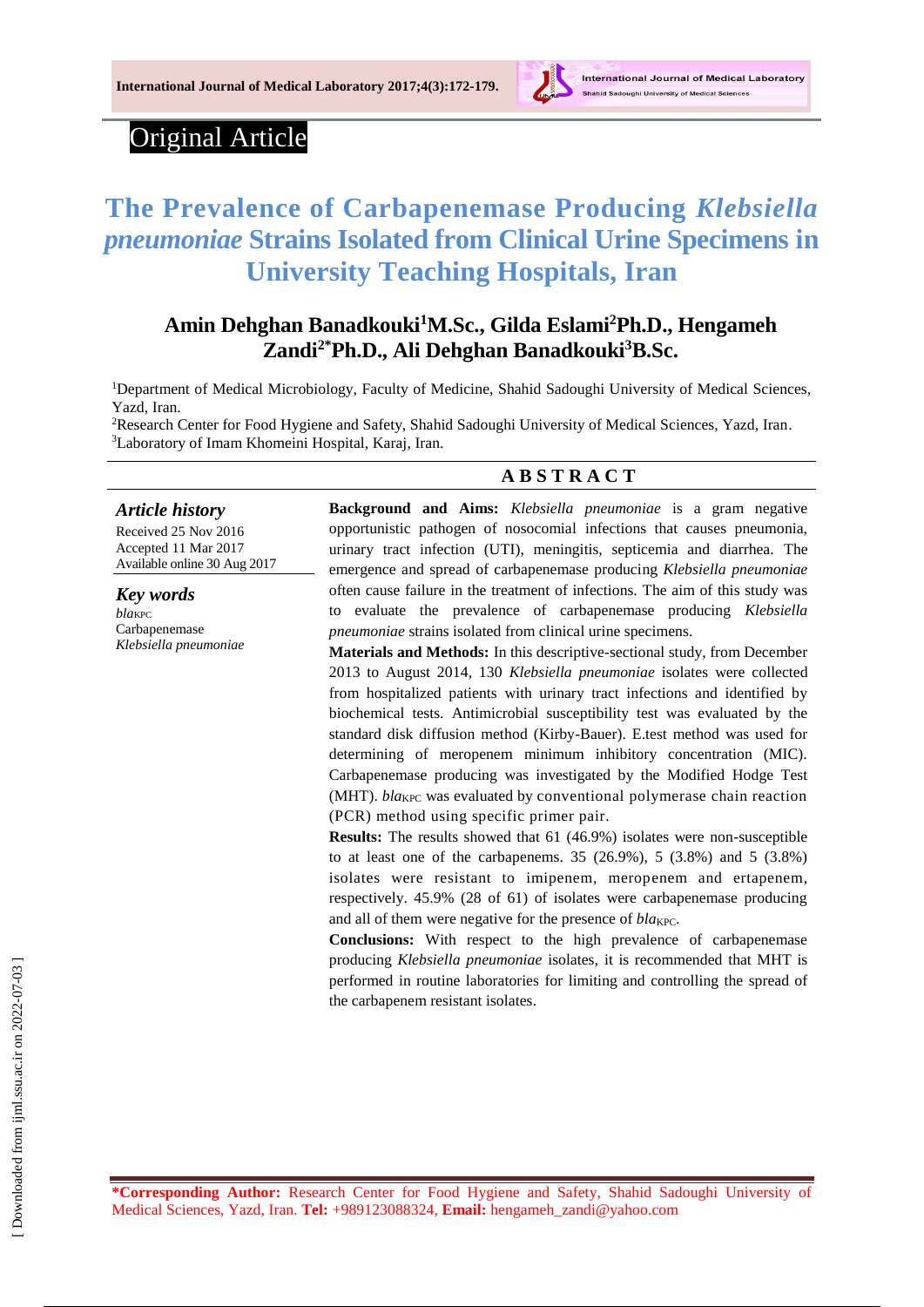## **Introduction**

*Klebsiella pneumoniae* is a gram negative opportunistic pathogen of nosocomial infections that can survive in hospitals, remain on environmental surface and colonize on human skin and respiratory tract. These bacteria are the cause of pneumonia, urinary tract infection (UTI), meningitis, septicemia and diarrhea [1-4]. As antibiotics have been widely used against *Klebsiella pneumoniae*, resistance to antimicrobial agents has increased and limited the suitable therapeutic choices for the treatment [5, 6]. The most important antibiotics that are used for the treatment of these infections are beta-lactams and aminoglycosides [7]. The carbapenems are generally effective therapeutic choice for the treatment of intensive gram-negative bacterial infections when resistance to other classes of antimicrobials is occurred [8]. Unfortunately, antibiotic resistance toward this class of antibiotics has increased in the last decade [9].

Three mechanisms of resistance to carbapenems include producing carbapenemase enzymes, producing cephalosporinase enzyme with porin loss and expression of efflux pumps [10]. Detection of carbapenemase producing bacteria is difficult by routine antibiotic susceptibility testing, but they can be detected by other phenotypic tests. modified hodge test (MHT) is often being used for detection of carbapenemases in *Enterobacteriaceae* family [11].

According to the Ambler scheme, carbapenemases belong to class A, class B, and class D [9]. One of this carbapenemases is *Klebsiella pneumoniae*  carbapenemase (KPC). Firstly, KPC was reported in the United States in 1996 [12]. KPC enzymes belong to Ambler class A and Bush functional group 2f beta-lactamases [13]. Since these genes are found as mobile genetic elements like transposons and plasmids, transmission to other gram-negative bacteria is an important issue [9]. In some countries such as the northeastern USA, Greece, Israel, Columbia and Puerto Rico, KPCs are endemic [14]. France, Sweden, Norway, Scotland, China, Colombia, Brazil, Trinidad and Tobago, and Poland are the countries that have been reported pathogens harbouring KPCs [13]. However, information on this issue is limited in our country. The aim of this study was to evaluate the prevalence of carbapenemase producing *Klebsiella pneumoniae*  strains isolated from clinical urine specimens.

## **Materials and Methods**

#### **Bacterial isolates**

In this descriptive-sectional study, from December 2013 to August 2014, 130 *Klebsiella pneumoniae* isolates were collected from urine specimens of hospitalized patients with UTIs from Yazd and Karaj university teaching hospitals. Urine samples were cultured on blood agar and eosin methylene blue agar (EMB) and after 24 hours of incubation at 37°C, mucoid colonies were identified by convectional biochemical tests, including fermentation of sugars in triple sugar iron (TSI) medium, indole production and motility in sulfide indole motility (SIM) medium, the way of glucose fermentation in methyl red voges proskauer (MR-VP) medium, growth in simmon citrate medium and urease production in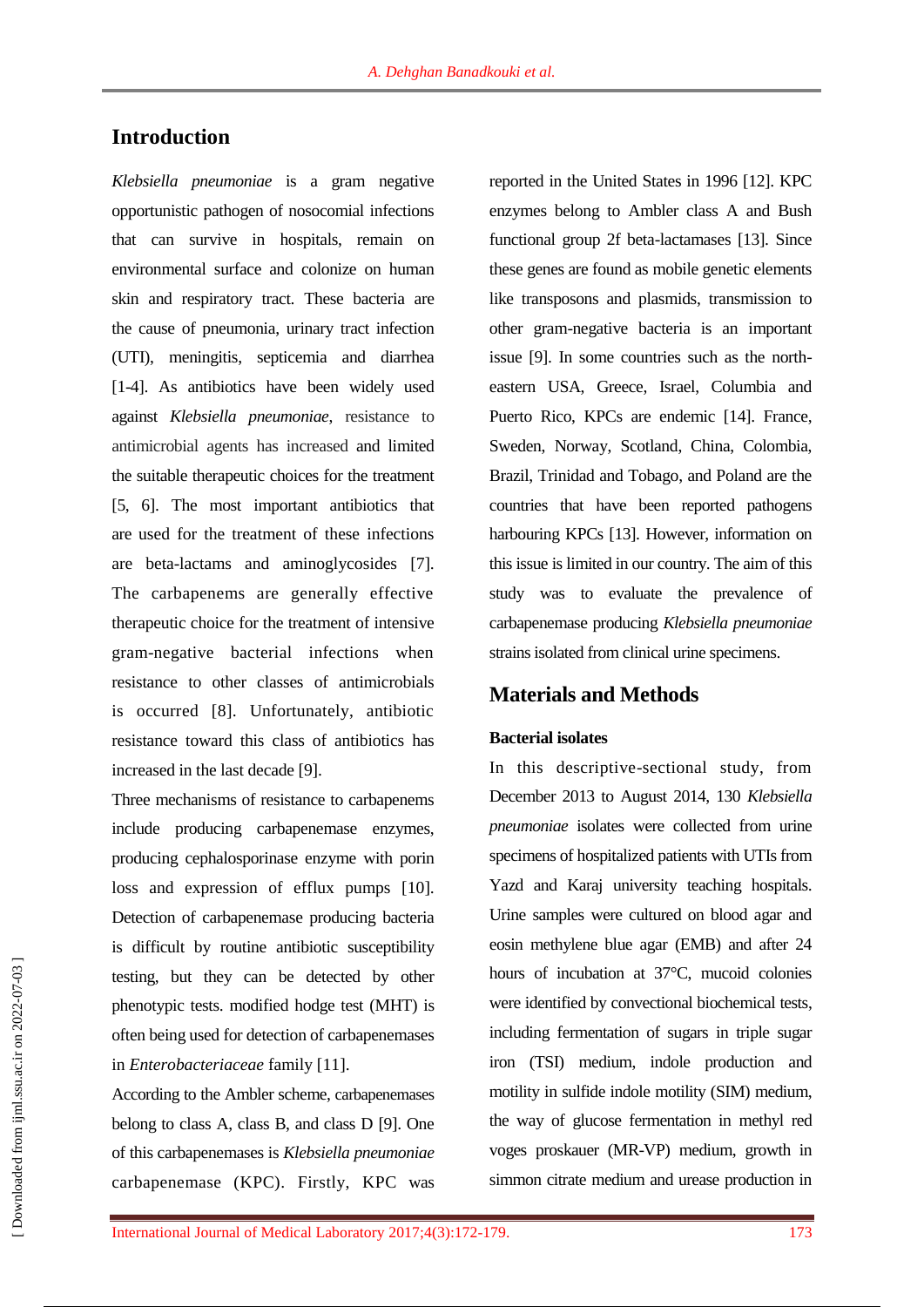urea medium (all media from Merck, Germany) [15].

#### **Antibiotic susceptibility test**

Antibiotic susceptibilities were determined using standard disk diffusion method (Kirby-Bauer) according to the clinical and laboratory standards institute (CLSI) recommendations [16]. The tested antibiotics were: ceftazidime (30 μg), cefotaxime (30 μg), ceftriaxone (30 μg), cefepime (30 μg), imipenem (10 μg), meropenem (10 μg) and ertapenem (10 μg) (all antibiotic disks from Mast, UK). *Escherichia coli* ATCC 25922 was used for quality control.

# **The evaluation of minimum inhibitory concentration (MIC)**

MIC of meropenem was determined for the isolates that were non-susceptible to at least one of the carbapenems using the E-test method (all E-test strips from Liofilchem, Italy) [17]. The results were interpreted according to the CLSI guidelines [16]. *Escherichia coli* ATCC 25922 was used for quality control.

#### **Modified Hodge Test (MHT)**

The strains that were non-susceptible to at least one of the carbapenems were investigated by the MHT based on CLSI instruction [16]. Briefly, a 0.5 McFarland standard suspension was prepared in saline and diluted 1:10 in saline. Afterward, the diluted suspension was inoculated on Mueller-Hinton agar medium. The plate was allowed to dry incubating for three to five minutes. A 10 µg meropenem disc (Mast, UK) was placed in the middle of the plate. The tested bacteria were cultured in a straight line from the edge of the disk to the edge of the plate and incubated at the temperature of 37°C for 16 to 20 hours. After the incubation time, an

inhibition zone in the form of clover leaf represented the carbapenemase production.

#### **DNA extraction**

Salting out method was used for DNA extraction [6, 18]. Briefly, bacteria was cultivated in tryptic soy broth (Merck, Germany) 18 hours prior to the extraction procedures. 1 ml of fresh bacterial suspension in tryptic soy broth was poured in 1.5 ml microtube, then washed for three times with phosphate-buffered saline (PBS). The bacterial pellet was suspended with 500 μl NET buffer and sodium dodecyl sulfate (SDS) with end concentration of 1% and incubated at 56°C for one hour. For DNA purification, 300 μl of 6M NaCl was added and centrifuged. The supernatant was transferred into a 1.5 ml microtube and absolute ethanol was added for precipitation. The washing step was performed by using ethanol 70%. The pellet was diluted in 100 μl sterile distilled water and stored at -20°C.

# Molecular detection of  $bla_{\text{KPC}}$  by polymerase **chain reaction (PCR)**

The conventional PCR assay was performed to determine the presence of *bla<sub>KPC</sub>* in the carbapenemase producing strains using thermo cycler (Quant Biotech, UK) and Taq DNA polymerase 2X master mix (Ampliqon, Denmark). The  $bla_{\text{KPC}}$  specific primer pair includes forward 5′-ATGTCACTGTATCGCCGTCT-3′ and reverse 5′-TTTTCAGAGCCTTACTGCCC-3′were used for amplification and the amplicon size was 893 bp [19]. The reaction was performed with end concentrations of the 1X PCR master mix, 8 pmol of each primer and 100 ng of template DNA in a total volume of 20 µl. PCR conditions were as follows: initial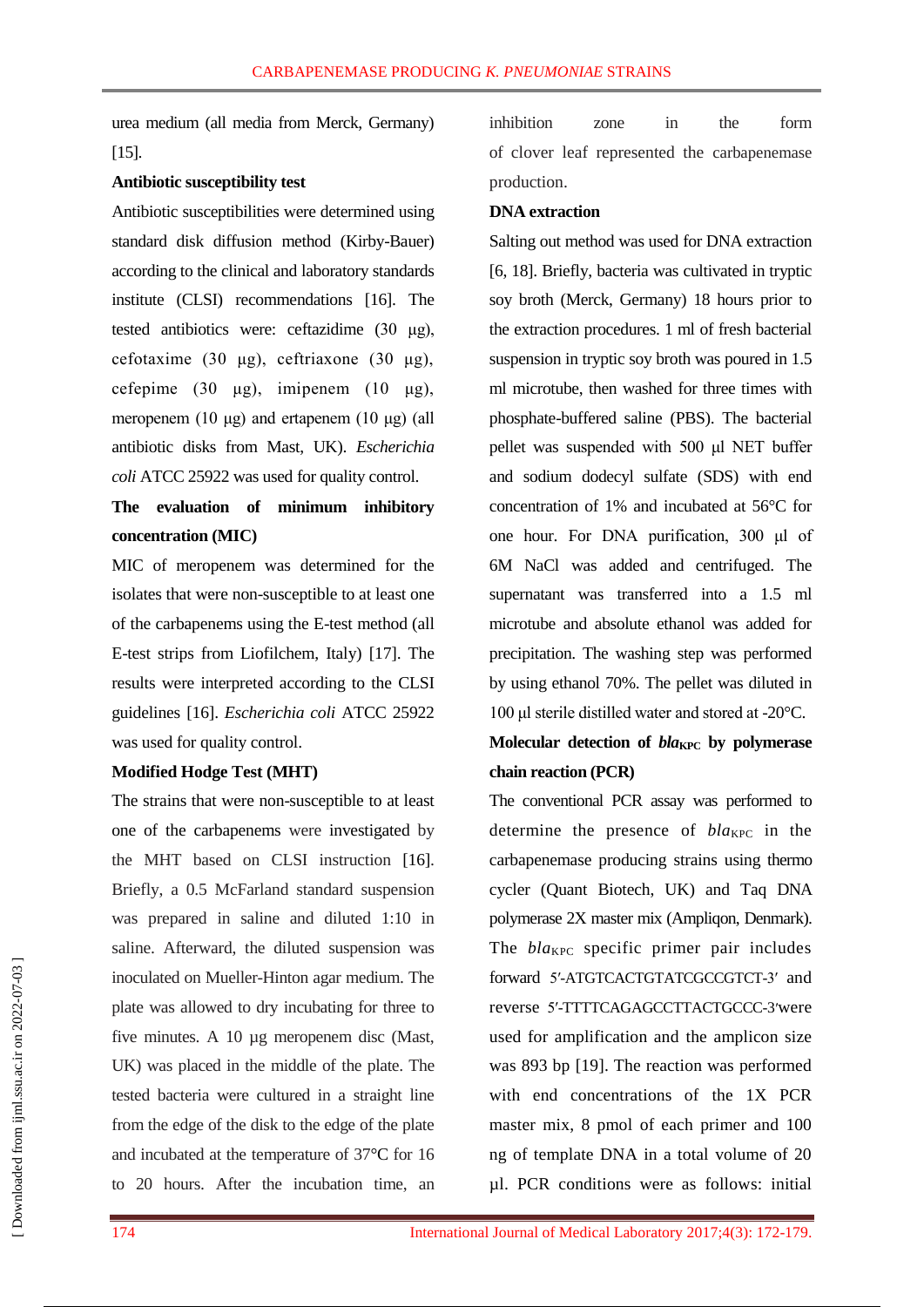denaturation step at 94°C for 5 min, 30 cycles of denaturation at 94°C for 60s, annealing at 54°C for 60s, extension at 72°C for 60s and a final extension at 72°C for 5 min. PCR products were analyzed on 1% agarose gel alongside of 50 bp DNA ladder by electrophoresis. The study was approved by the Ethics Committee of Shahid Sadoughi university of medical sciences, Yazd, Iran.

## **Results**

In this cross-sectional study, 130 *Klebsiella pneumoniae* isolates were collected from urine specimens of the patients with urinary tract infections. The results showed that 61 (46.9%) isolates were non-susceptible to at least one of the carbapenems. 35 (26.9%), 5 (3.8%) and 5 (3.8%) isolates were resistant to imipenem, meropenem and ertapenem, respectively (Table 1).

| <b>Antibiotic</b>  | <b>Resistant</b><br>No $(\% )$ | <b>Intermediate</b><br>No $(\% )$ | <b>Sensitive</b><br>No(%) | <b>Total</b><br>No $(\%$ |
|--------------------|--------------------------------|-----------------------------------|---------------------------|--------------------------|
| <b>Cefotaxime</b>  | 54(41.5)                       | 9(6.9)                            | 67(51.5)                  | 130 (100)                |
| <b>Ceftriaxone</b> | 52(40)                         | 1(0.8)                            | 77(59.2)                  | 130 (100)                |
| <b>Ceftazidime</b> | 52(40)                         |                                   | 78 (60)                   | 130 (100)                |
| <b>Cefepime</b>    | 44 (33.8)                      | 2(1.5)                            | 84 (64.6)                 | 130 (100)                |
| <b>Imipenem</b>    | 35(26.9)                       | 26(20)                            | 69(53.1)                  | 130 (100)                |
| <b>Ertapenem</b>   | 5(3.8)                         | 7(5.4)                            | 118 (90.8)                | 130 (100)                |
| <b>Meropenem</b>   | 5(3.8)                         | 5(3.8)                            | 120 (92.3)                | 130 (100)                |

| Table 1. Susceptibility pattern of Klebsiella pneumoniae isolates. |  |  |
|--------------------------------------------------------------------|--|--|
|--------------------------------------------------------------------|--|--|

The MIC of meropenem was investigated for the isolates that were non-susceptible to at least one of the carbapenems and the results

showed that 6.5% (4 of 61) of them were resistant (MIC $\geq$ 4) (Table 2 and Fig. 1).

| Table 2. MIC of meropenem for carbapenem non-susceptible isolates. |  |  |  |  |
|--------------------------------------------------------------------|--|--|--|--|
|--------------------------------------------------------------------|--|--|--|--|

| <b>Antibiotic</b>  |                       | <b>Meropenem</b> |           |  |
|--------------------|-----------------------|------------------|-----------|--|
| <b>MIC</b> range   | $0.002 - 32 \mu g/ml$ |                  |           |  |
| <b>Sensitivity</b> | Resistant             | Intermediate     | Sensitive |  |
| MIC (µg/ml)        | >4                    |                  | $\leq$ 1  |  |
| No(%)              | 4(6.5)                | 4(6.5)           | 53 (87)   |  |



**Fig. 1.** Detection of meropenem MIC by E. test method, the sample MIC is  $\leq 1$  µg/ml.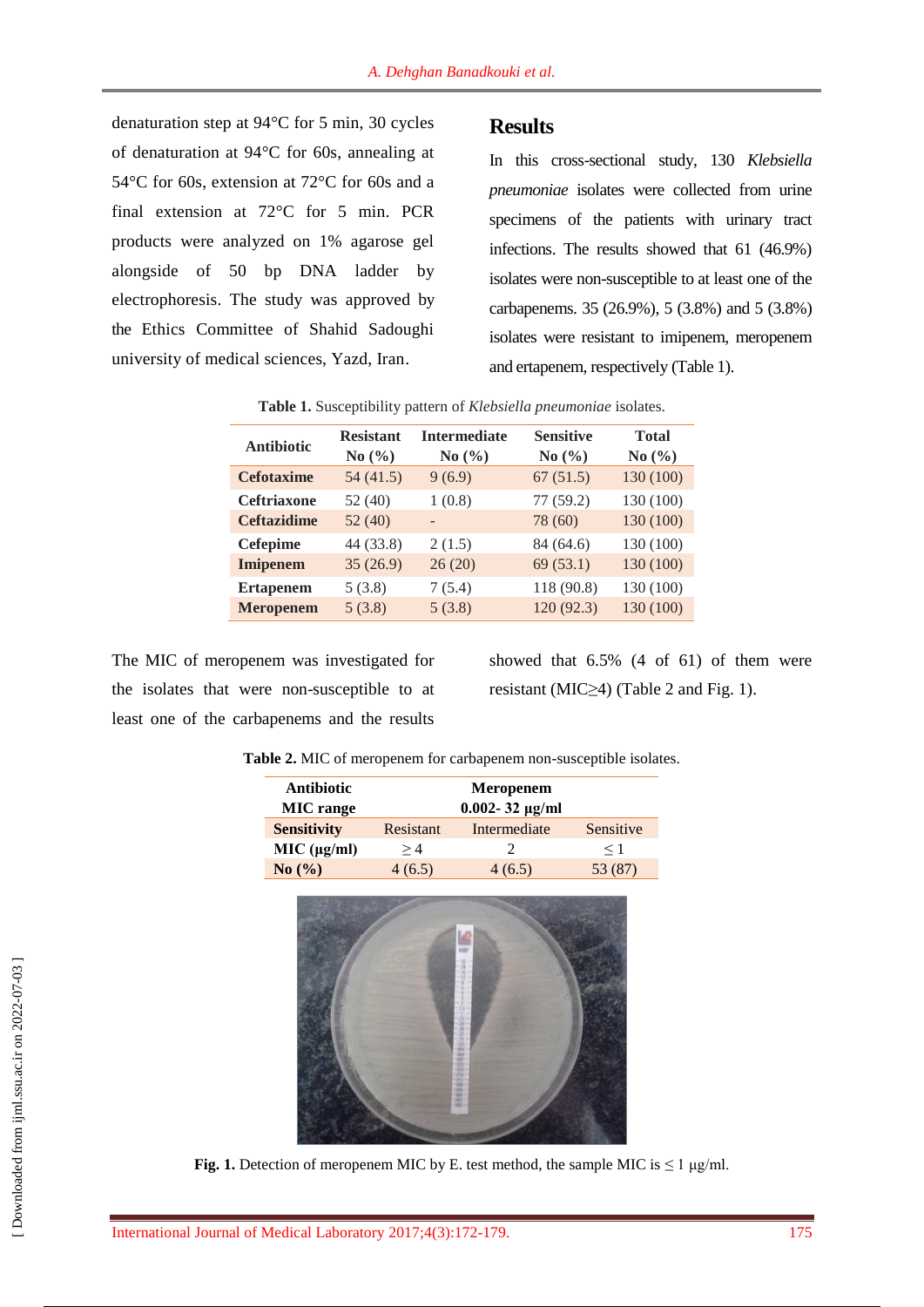Out of 61 (46.9%) isolates that were nonsusceptible to carbapenems, 45.9% (28 of 61) of them were positive as carbapenemase

producing in MHT by developing clover leaf inhibition zone (Fig. 2).



**Fig. 2.** Modified Hodge Test Method. Isolates 2 and 3 are carbapenemase producing.

The PCR products obtained in this work showed that all carbapenemase producing isolates were negative for the presence of  $bla_{KPC}$  on gel electrophoresis.

## **Discussion**

Carbapenems were first introduced in 1980. Carbapenems such as imipenem and meropenem are commonly used for severe infections caused by extended spectrum β lactamases producing bacteria. The emergence and global outbreak of carbapenemase producing *Enterobacteriaceae* cause a serious concern about controlling nosocomial infections [20]. The phenotypic detection of carbapenemase producing bacteria is based on reduced susceptibility to carbapenems that should be confirmed by MHT, but this test cannot discriminate between KPCs and other carbapenem-hydrolyzing enzymes, like metallo

β-lactamases (MBLs) [21]. Boronic acid compounds can be used in disk potentiation tests or differentiating KPC producers from MBL producers [22]. In this study, 45.9% (28 of 61) of isolates were positive as carbapenemase producing, while Bina et al. reported that 80.5% (33 of 41) of isolates were positive by MHT [23]. In Italy, 84% (32 of 38) of clinical isolates showed the production of carbapenemase [24]. In another study done in Brazil, thirty-six of the forty-four carbapenemnonsusceptible *Klebsiella pneumoniae* isolates were phenotypic carbapenemase producers as determined by the MHT [25]. Azimi et al. reported that MHT was positive in all of carbapenem-resistant *Klebsiella pneumoniae*  strains isolated from wound infections of the burned patients [26]. In another study, phenotypic detection of carbapenemase producing among burned patients showed that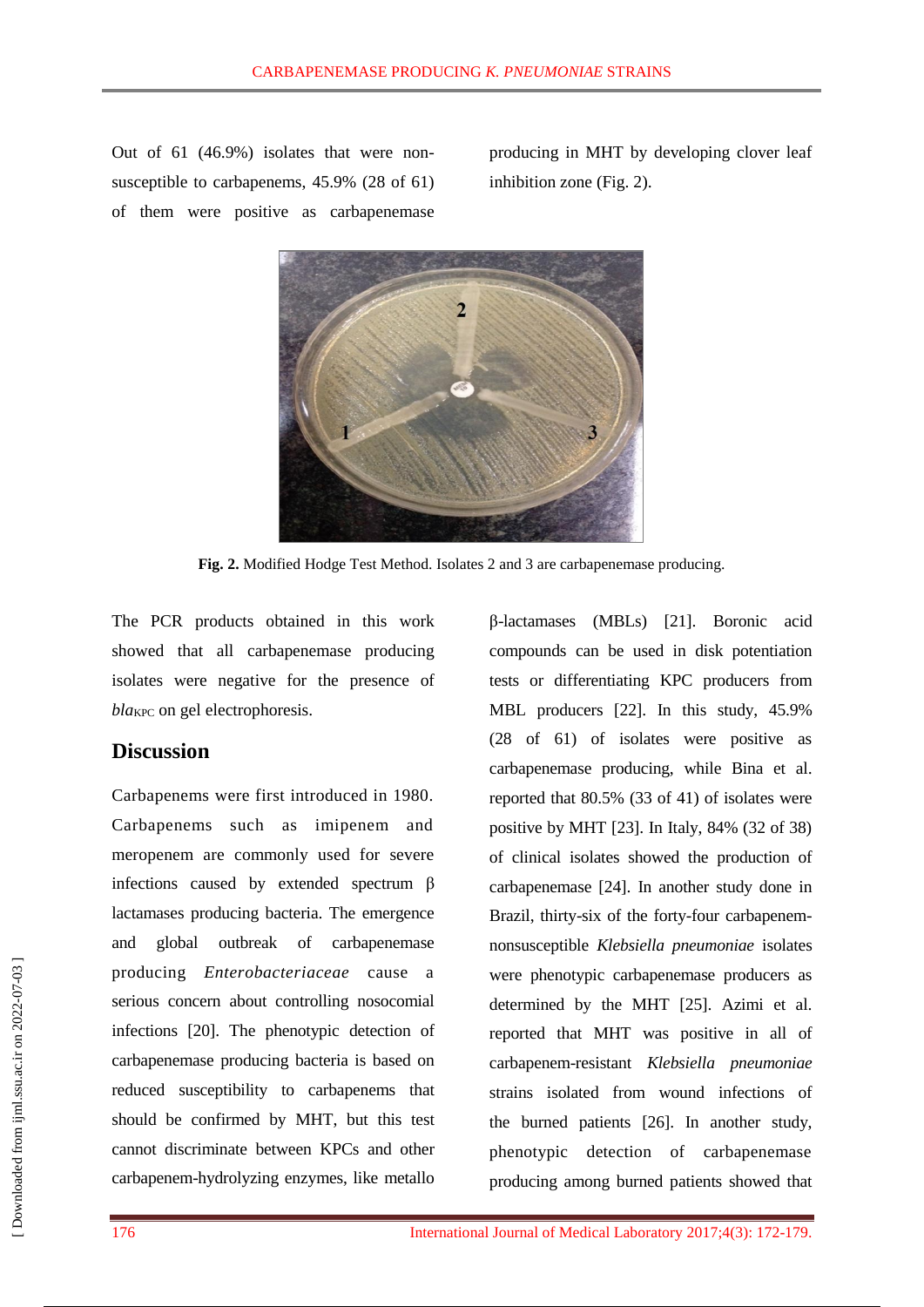that all of carbapenem-resistant *Klebsiella pneumoniae* were positive by MHT [27]. So, these differences show that staying in hospitals for a long time and the widespread use of broad-spectrum cephalosporins and carbapenems, especially in burned patients can increase carbapenemase producing *Klebsiella pneumoniae* infections.

In this study, all carbapenemase producing isolates were negative for the presence of *bla*KPC. Similar to our findings, in Iran, Bina et al. reported that  $bla_{\text{KPC}}$  was not identified in any carbapenemase producing isolates [23]. Azimi et al. showed that  $bla_{\text{KPC}}$  was absent in all carbapenemase producing isolates [26]. Eftekhar et al reported that none of the isolates harbored the *bla*<sub>KPC</sub> [28]. In the USA, Bratu et al reported that 24% of *Klebsiella pneumoniae* isolates collected in Brooklyn were found to possess *bla<sub>KPC</sub>* [29]. A study was carried out in Greece showed that 53% of *Klebsiella pneumoniae* isolates were positive for *blakec* [30]. So, these differences show that KPCs are not common in Iran and they are endemic in the countries such as the USA and Greece. It should be noted, a number of carbapenemases have been reported, including Ambler class A (GES, SME and IMI), Ambler class B (NDM, VIM and IMP) and Ambler class D (OXA) can also produce a positive results in MHT [31, 32].

## **Conclusions**

The results of this study and other similar studies show that resistance to carbapenems and the amount of carbapenemase production has increased. These enzymes can hydrolyze carbapenems and most antimicrobial agents, so therapeutic options are limited for these infections. For limiting and controlling the spread of the carbapenem resistant isolates, it is recommended that MHT is performed for detection of carbapenemase producing isolates in routine laboratories and the results are reported to the clinicians and infection control committees.

## **Conflict of Interest**

All authors of this manuscript declare that there is no conflict of interest.

#### **Acknowledgement**

We would like to thank the vice chancellor for Research of Shahid Sadoughi University of Medical Sciences for their financial support.

# **References**

- [1]. Boll EJ, Nielsen LN, Krogfelt KA, Struve C. Novel screening assay for in vivo selection of Klebsiella pneumoniae genes promoting gastrointestinal colonisation. BMC microbiology. 2012; 12: 201.
- [2]. Chen LF, Anderson DJ, Paterson DL. Overview of the epidemiology and the threat of Klebsiella pneumoniae carbapenemases (KPC) resistance. Infect drug resist. 2012; 5: 133-41.
- [3]. Struve C, Krogfelt KA. Pathogenic potential of environmental Klebsiella pneumoniae isolates. Environ microbiol. 2004; 6(6): 584-90.
- [4]. Dehghan Banadkouki A, Eslami G, Zandi H, Dehghan Banadkouki A, Mosadegh A, Amiri A. Antibiotic Resistance Patterns of Klebsiella pneumoniae Strains Isolated from Urine Samples Collected from Shahid Sadoughi University Hospitals, Yazd, Iran. Tolooebehdasht 2016; 15(3): 187-97.
- [5]. Marchaim D, Navon-Venezia S, Schwaber MJ, Carmeli Y. Isolation of imipenem-resistant Enterobacter species: emergence of KPC-2 carbapenemase, molecular characterization, epidemiology, and outcomes. Antimicrob agents chemother. 2008; 52(4): 1413-418.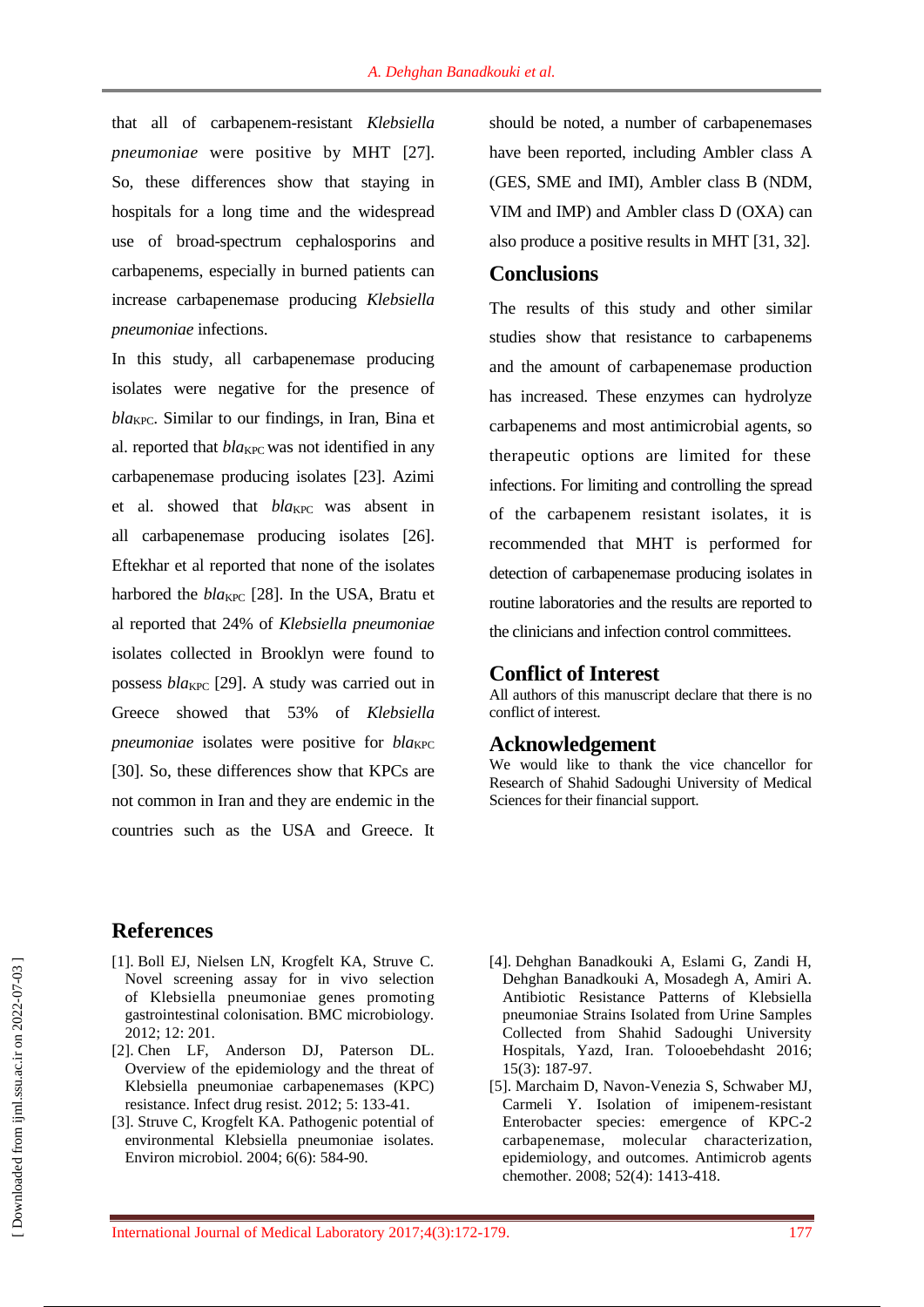- [6]. Dehghan Banadkouki A, Eslami G, Zandi H, Dehghan Banadkouki A. Prevalence of *qnr* Genes in Extended-Spectrum β-Lactamase Producing Klebsiella pneumoniae Isolated from Clinical Urine Specimens in University Teaching Hospitals, Iran. International Journal of Medical Laboratory. 2017; 4(1): 25-33.
- [7]. Jacoby GA, Munoz-Price LS. The new betalactamases. N Engl J Med. 2005; 352(4): 380-91.
- [8]. Schwaber MJ, Klarfeld-Lidji S, Navon-Venezia S, Schwartz D, Leavitt A, Carmeli Y. Predictors of carbapenem-resistant Klebsiella pneumoniae acquisition among hospitalized adults and effect of acquisition on mortality. Antimicrob agents chemother. 2008; 52(3): 1028- 1033.
- [9]. Patel G, Bonomo RA. Status report on carbapenemases: challenges and prospects. [Expert Rev Anti Infect Ther.](https://www.ncbi.nlm.nih.gov/pubmed/?term=Patel+G%2C+Bonomo+RA.+Status+report+on+carbapenemases%3A+challenges+and+prospects) 2011; 9(5): 555-70.
- [10].Poirel L, Heritier C, Spicq C, Nordmann P. In vivo acquisition of high-level resistance to imipenem in Escherichia coli. J Clin Microbiol. 2004; 42(8): 3831-833.
- [11].Willems E, Verhaegen J, Magerman K, Nys S, Cartuyvels R. Towards a phenotypic screening strategy for emerging β-lactamases in Gramnegative bacilli. Int J Antimicrob Agents. 2013; 41(2): 99-109.
- [12].Yigit H, Queenan AM, Anderson GJ, Domenech-Sanchez A, Biddle JW, Steward CD, et al. Novel carbapenem-hydrolyzing betalactamase, KPC-1, from a carbapenem-resistant strain of Klebsiella pneumoniae. Antimicrob Agents Chemother. 2001;45(4):1151-161.
- [13].Hirsch EB, Tam VH. Detection and treatment options for Klebsiella pneumoniae carbapenemases (KPCs): an emerging cause of multidrug-resistant infection. J Antimicrob Chemother. 2010; 65(6): 1119-125.
- [14].Nordmann P, Cuzon G, Naas T. The real threat of Klebsiella pneumoniae carbapenemaseproducing bacteria. Lancet Infect Dis. 2009; 9(4): 228-36.
- [15].Winn WC, Koneman EW. Koneman's color atlas and textbook of diagnostic microbiology: Lippincott williams & wilkins; 2006.
- [16].Wayne PA. Clinical Laboratory Standards Institute. Performance standards for antimicrobial susceptibility testing: twenty-fifth informational supplement. CLSI document M100-S25. 2015.
- [17]. Brown DF, Brown L. Evaluation of the E test, a novel method of quantifying antimicrobial activity. J Antimicrob Chemother. 1991; 27(2): 185-90.
- [18].Miller SA, Dykes DD, Polesky HF. A simple salting out procedure for extracting DNA from human nucleated cells. Nucleic Acids Res. 1988; 16(3): 1215.
- [19].Bradford PA, Bratu S, Urban C, Visalli M, Mariano N, Landman D, et al. Emergence of

carbapenem-resistant Klebsiella species possessing the class A carbapenem-hydrolyzing KPC-2 and inhibitor-resistant TEM-30 betalactamases in New York City. Clinical Infectious Diseases 2004; 39(1): 55-60.

- [20].Perilli M, Bottoni C, Grimaldi A, Segatore B, Celenza G, Mariani M, et al. Carbapenemresistant Klebsiella pneumoniae harbouring *bla*KPC-3 and *bla*VIM-2 from central Italy. Diagn Microbiol Infect Dis. 2013; 75(2): 218-21.
- [21].Doi Y, Potoski BA, Adams-Haduch JM, Sidjabat HE, Pasculle AW, Paterson DL. Simple disk-based method for detection of Klebsiella pneumoniae carbapenemase-type β-lactamase by use of a boronic acid compound. J Clin Microbiol. 2008; 46(12): 4083-4086.
- [22].Tsakris A, Themeli-Digalaki K, Poulou A, Vrioni G, Voulgari E, Koumaki V, et al. Comparative evaluation of combined-disk tests using different boronic acid compounds for detection of Klebsiella pneumoniae carbapenemase-producing Enterobacteriaceae clinical isolates. J Clin Microbiol. 2011; 49(8): 2804-809.
- [23].Bina M, Pournajaf A, Mirkalantari S, Talebi M, Irajian G. Detection of the Klebsiella pneumoniae carbapenemase (KPC) in K. pneumoniae Isolated from the Clinical Samples by the Phenotypic and Genotypic Methods. Iran J Pathol. 2015; 10(3): 199-205.
- [24].Mosca A, Miragliotta L, Del Prete R, Tzakis G, Dalfino L, Bruno F, et al. Rapid and sensitive detection of *bla*KPC gene in clinical isolates of Klebsiella pneumoniae by a molecular real-time assay. Springerplus 2013; 2(1):31.
- [25].Biberg CA, Rodrigues AC, do Carmo SF, Chaves CE, Gales AC, Chang MR. KPC-2 producing Klebsiella pneumoniae in a hospital in the Midwest region of Brazil. Braz J Microbiol. 2015; 46(2): 501-504.
- [26].Azimi L, Rastegar-Lari A, Talebi M, Ebrahimzadeh-Namvar A, Soleymanzadeh-Moghadam S. Evaluation of Phenotypic Methods for Detection of Klebsiella Pneumoniae Carbapenemase-Producing K. Pneumoniae in Tehran. J Med Bacteriol. 2015; 2(3-4): 26-31.
- [27].Rastegar LA, Azimi L, Rahbar M, Fallah F, Alaghehbandan R. Phenotypic detection of Klebsiella pneumoniae carbapenemase among burns patients: first report from Iran. Burns 2013; 39(1): 174-76.
- [28].Eftekhar F, Naseh Z. Extended-spectrum betalactamase and carbapenemase production among burn and non-burn clinical isolates of Klebsiella pneumoniae. Iran J Microbiol. 2015; 7(3): 144- 49.
- [29].Bratu S, Mooty M, Nichani S, Landman D, Gullans C, Pettinato B, et al. Emergence of KPCpossessing Klebsiella pneumoniae in Brooklyn, New York: epidemiology and recommendations